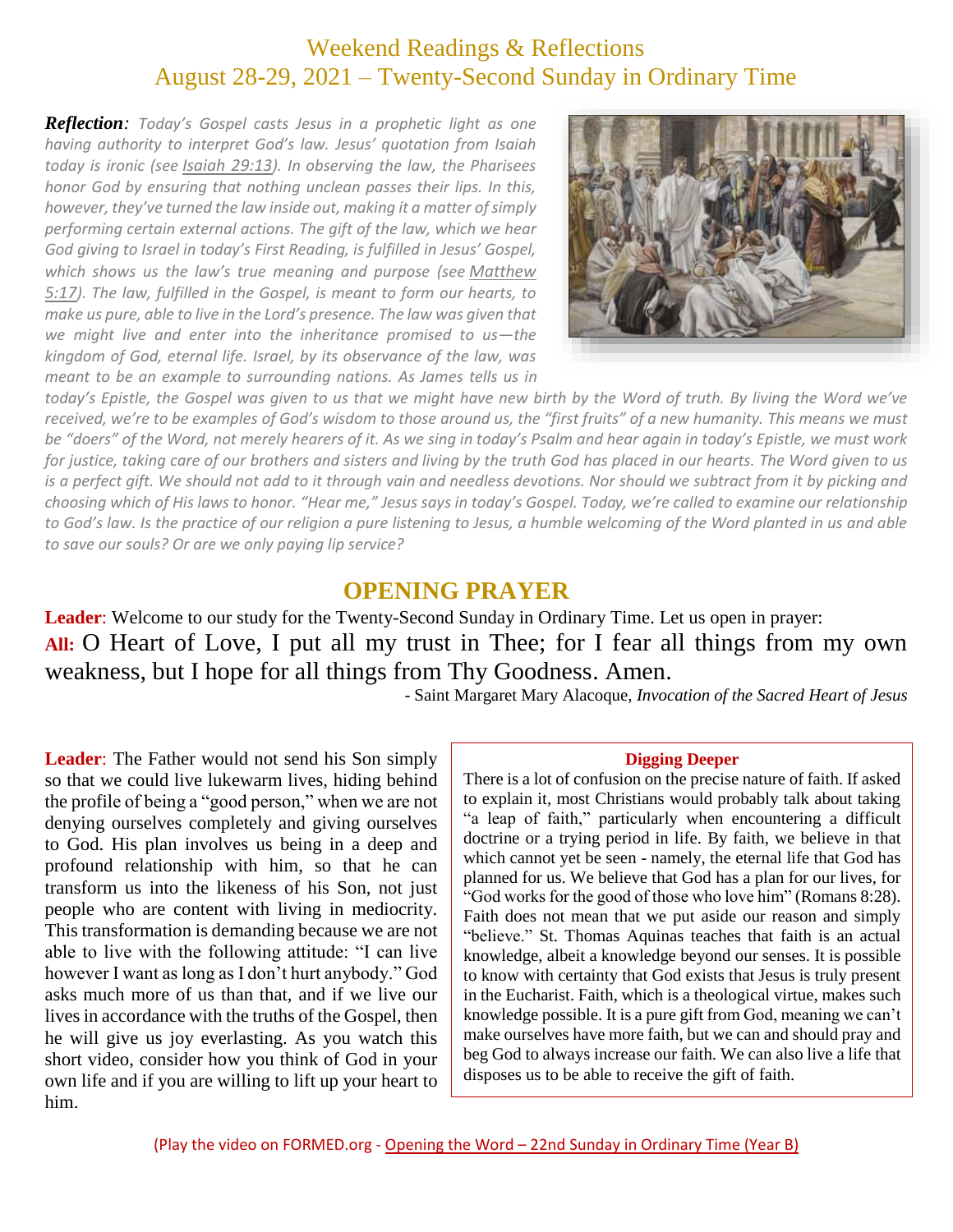## **FIRST READING**  $\sim$  Deuteronomy 4:1-2, 6-8  $\sim$

Moses said to the people: "Now, Israel, hear the statutes and decrees which I am teaching you to observe, that you may live, and may enter in and take possession of the land which the LORD, the God of your fathers, is giving you. In your observance of the commandments of the LORD, your God, which I enjoin upon you, you shall not add to what I command you nor subtract from it. Observe them carefully, for thus will you give evidence of your wisdom and intelligence to the nations, who will hear of all these statutes and say, 'This great nation is truly a wise and intelligent people.' For what great nation is there that has gods so close to it as the LORD, our God, is to us whenever we call upon him? Or what great nation has statutes and decrees that are as just as this whole law which I am setting before you today?"

**Deuteronomy literally means 'second book of law'. The 10 commandments given to Moses when applied to daily life became a large set of 613 guidelines to live a holy life. These are explored in the Book of Deuteronomy and added to by the teaching of the elders. Jewish people treasured their laws as a national treasure. Truth. Wisdom. Justice.** 

 **Is a relationship helped or hindered by laws? What religious guidelines do you observe carefully? What practices have you found help you feel close to God?**

**SECOND READING** ~ James 1:17-18, 21b-22, 27 ~ Dearest brothers and sisters: All good giving and every perfect gift is from above, coming down from the Father of lights, with whom there is no alteration or shadow caused by change. He willed to give us birth by the word of truth that we may be a kind of first fruits of his creatures. Humbly welcome the word that has been planted in you and is able to save your souls. Be doers of the word and not hearers only, deluding yourselves. Religion that is pure and undefiled before God and the Father is this: to care for orphans and widows in their affliction and to keep oneself unstained by the world.



**The Letter of James is regarded as a Catholic or general**

**letter as it was not written for a particular community. James insists liturgy and life-style are linked together. He paints a beautiful picture: a disciple is like a new birth, a new creation of truth made from the WORD. Like the first-fruit of a plant, the seed of the word is planted in us and should show itself outwardly. Eventually the aim of the plant is to look like something - actions of caring for orphans and widows (the lowest in society) and an unworldly character. Planting takes some preparation and nurturing.** 

 **How could you allow the word to be more fully planted in you? It is easy for religion to be skin deep. Who are orphans and widows in your life? What would it look like for you to be unstained by the world - less worldly?**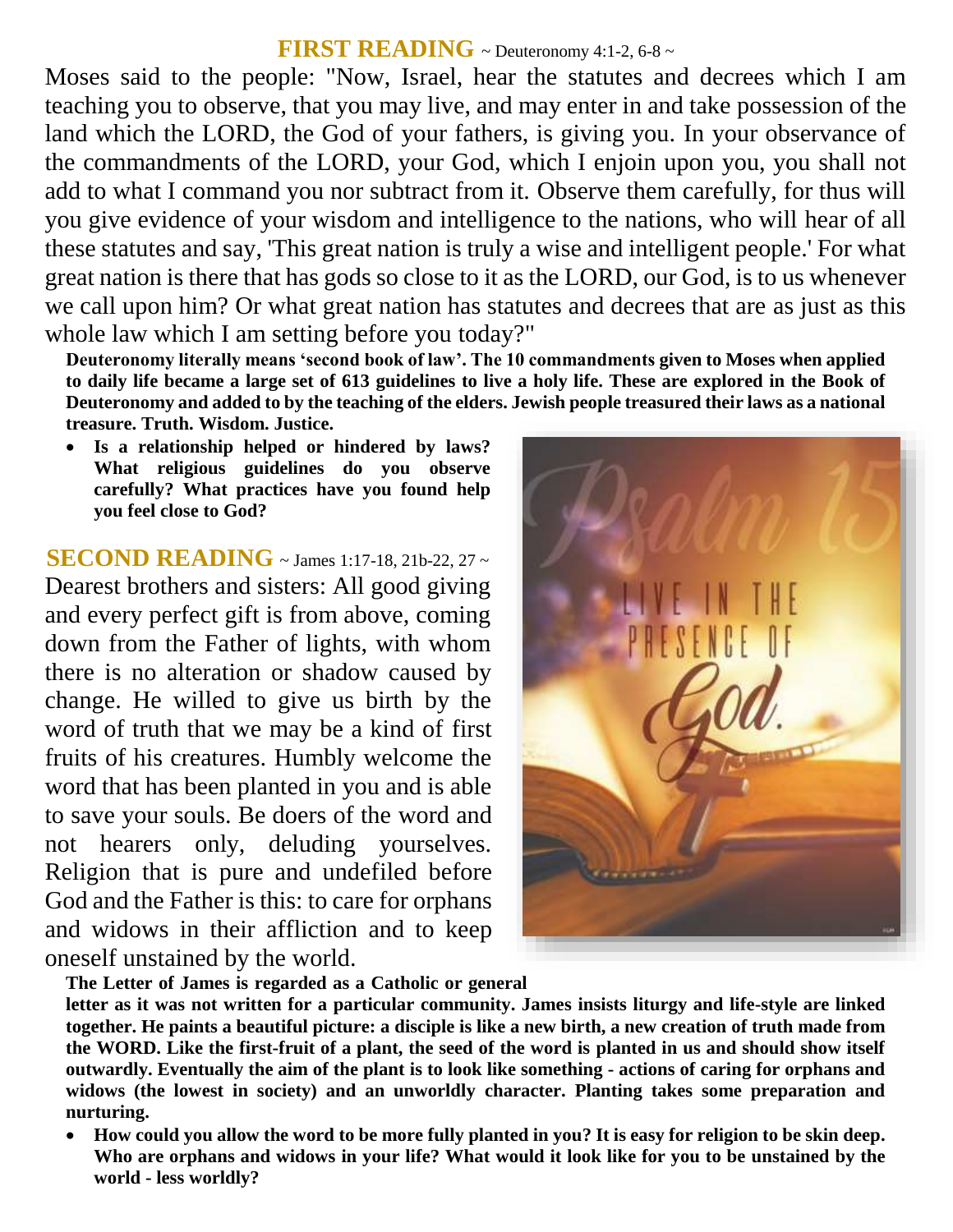### **GOSPEL** ~ Mark 7:1-8, 14-15, 21-23 ~

When the Pharisees with some scribes who had come from Jerusalem gathered around Jesus, they observed that some of his disciples ate their meals with unclean, that is, unwashed, hands. --For the Pharisees and, in fact, all Jews, do not eat without carefully washing their hands, keeping the tradition of the elders. And on coming from the marketplace they do not eat without purifying themselves. And there are many other things that they have traditionally observed, the purification of cups and jugs and kettles and beds. -- So the Pharisees and scribes questioned him, "Why do your disciples not follow the tradition of the elders but instead eat a meal with unclean hands?" He responded, "Well did Isaiah prophesy about you hypocrites, as it is written: This people honors me with their lips, but their hearts are far from me; in vain do they worship me, teaching as doctrines human precepts. You disregard God's commandment but cling to human tradition." He summoned the crowd again and said to them, "Hear me, all of you, and understand. Nothing that enters one from outside can defile that person; but the things that come out from within are what defile. "From within people, from their hearts, come evil thoughts, un-chastity, theft, murder, adultery, greed, malice, deceit, licentiousness, envy, blasphemy, arrogance, folly. All these evils come from within and they defile."

 **Do you relate with having false ideas about the nature of God? What other images of God do you have that might not conform to the Gospel?**

**Returning back to the Gospel of Mark, Jesus is in Galilee but spies from Jerusalem come to watch him. Pharisees and scribes seek to shame him in public telling Jesus and his disciples they are not keeping the traditions of the elders (613 laws) and obeying the purity codes. Eating food is an intimate practice as it involves what goes into our bodies. Washing and cleansing rules were to apply. These rules gradually developed into such a complex list that poor and working people of the land could not satisfy all the conditions. This experience turned religion into oppression and made people feel distant from God. Jesus challenged this dynamic of oppression and exclusion under the guise of holiness.**

**How might Jesus challenge us today?**

**Pharisees saw themselves as lay people stirring up the faithful toward a super-piety. Israel was called to Holiness. Two characteristics mark the Pharisee spirituality. (1) religion becomes a set of rules to be lived rather than a relationship of love to be lived. (2) Judgement is made of others who do not follow rules consequently separating those who are 'in (clean)' and ʻout (unclean)'.** 

 **How can you see this dynamic within yourself? In others? What does authentic holiness look like for you?**